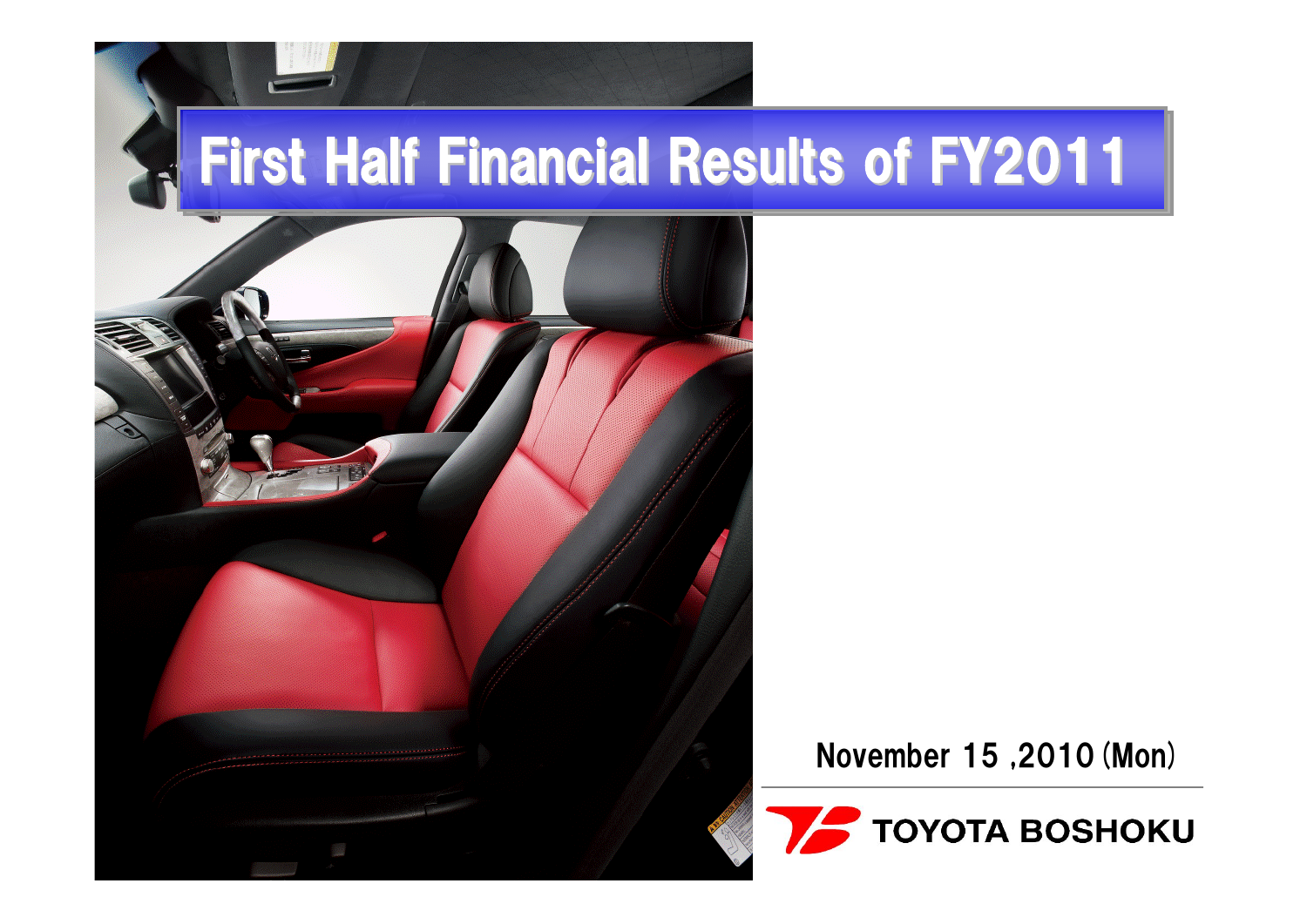#### **Global Seat Production Global Seat Production**

**Forecast raised to 6 million seats for FY2011 mainly due to increased overseas production.**

**Second half production is expected to decrease when compared to the first half due to factors such as reduced domestic production.**

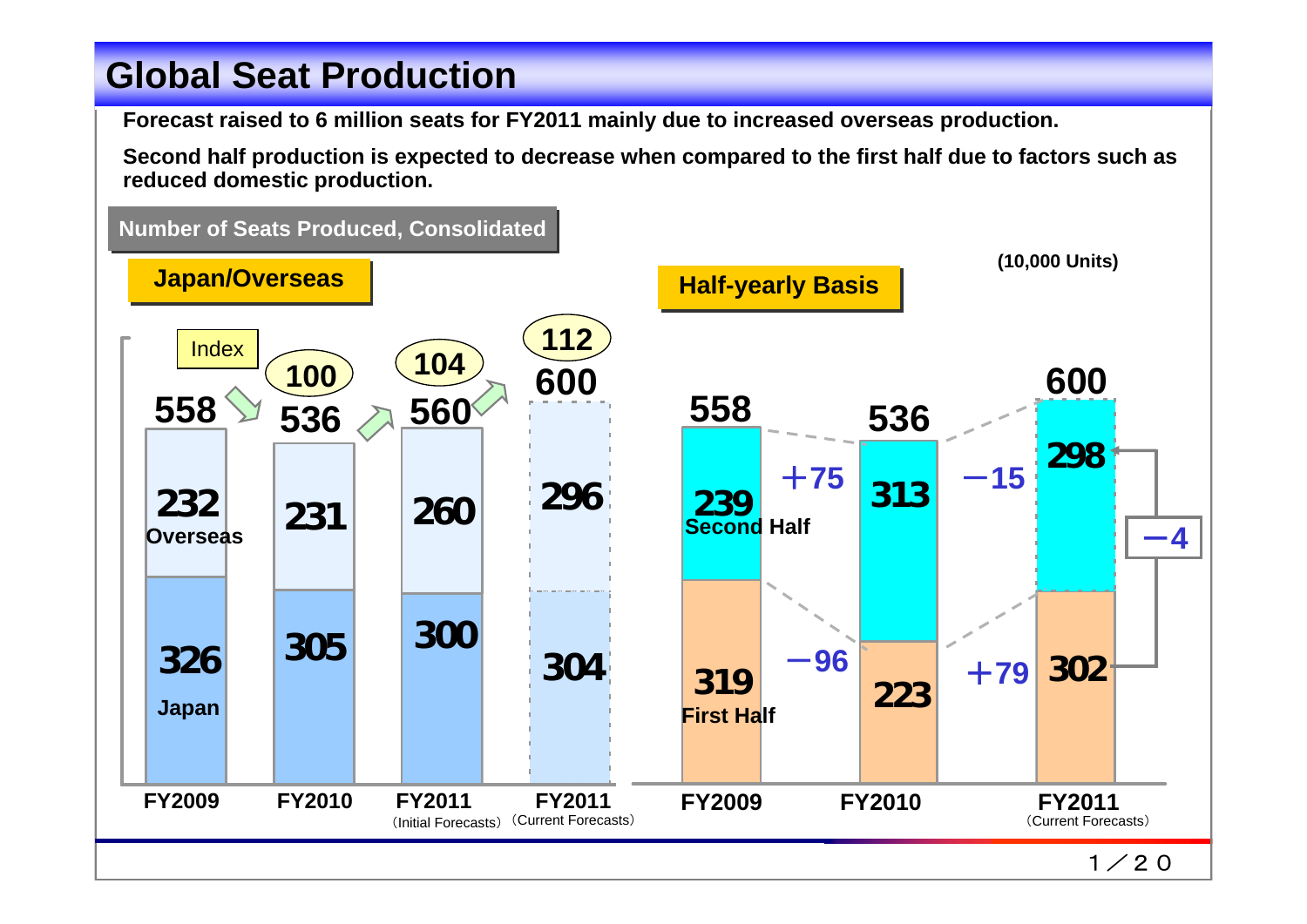#### **FY2011 2Q Profit Structure Reformation Efforts**

The net sales increase ratio rose due to Emergency Profit Improvement Activities and Profit Structure Reformation Activities. The target will be exceeded at year-end.

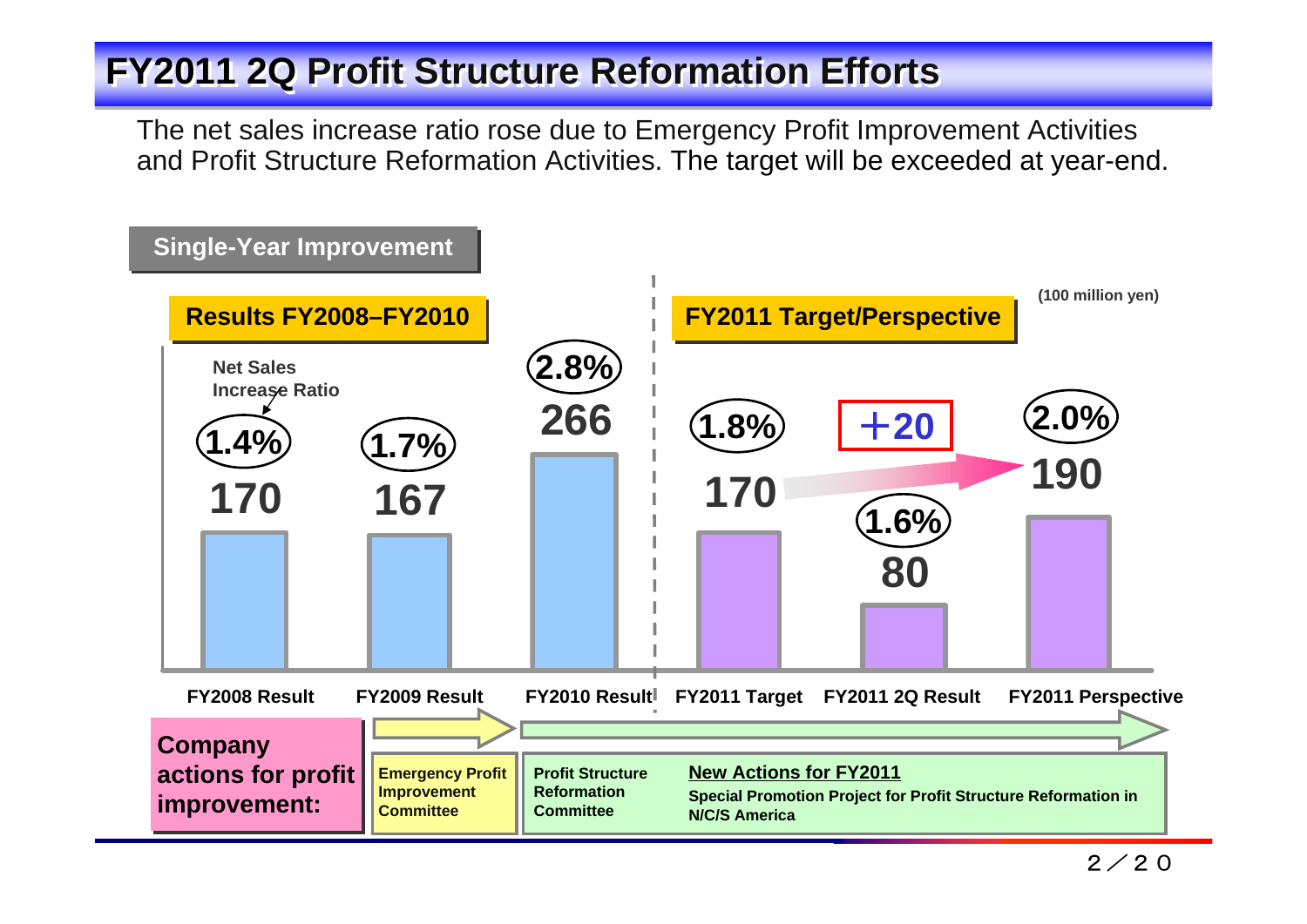### **FY2011 2Q Profit Structure Reformation Efforts - Fixed Costs FY2011 2Q Profit Structure Reformation Efforts - Fixed Costs**

#### **Continuing minimum budget for FY2010 Implementing streamlined operations through profit structure reformation**

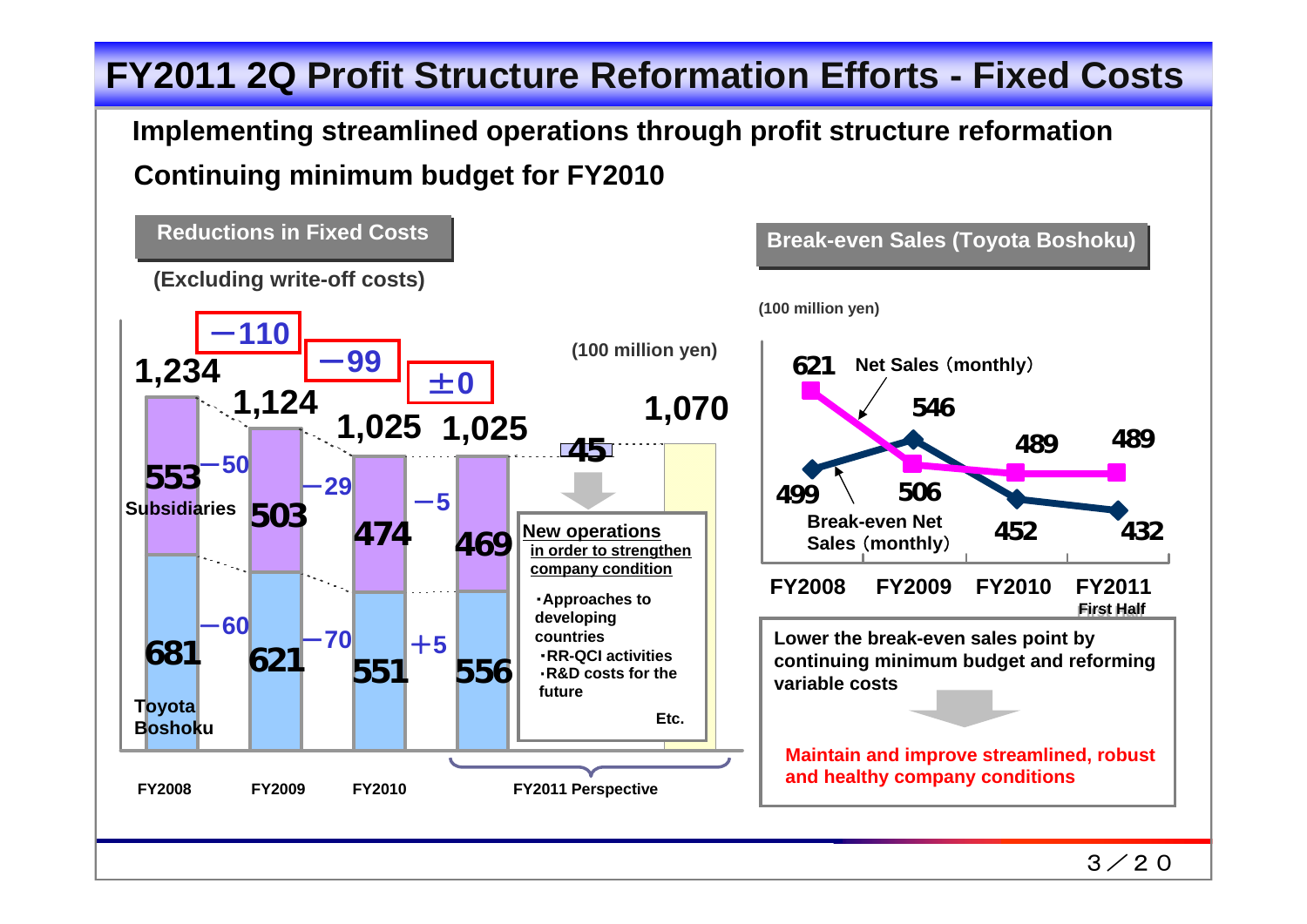#### **FY2011 2Q Profit Structure Reformation Efforts – N/C/S America FY2011 2Q Profit Structure Reformation Efforts – N/C/S America**

#### **Seeking rapid profit reformation through by starting a Special Promotion Project in N/C/S America**

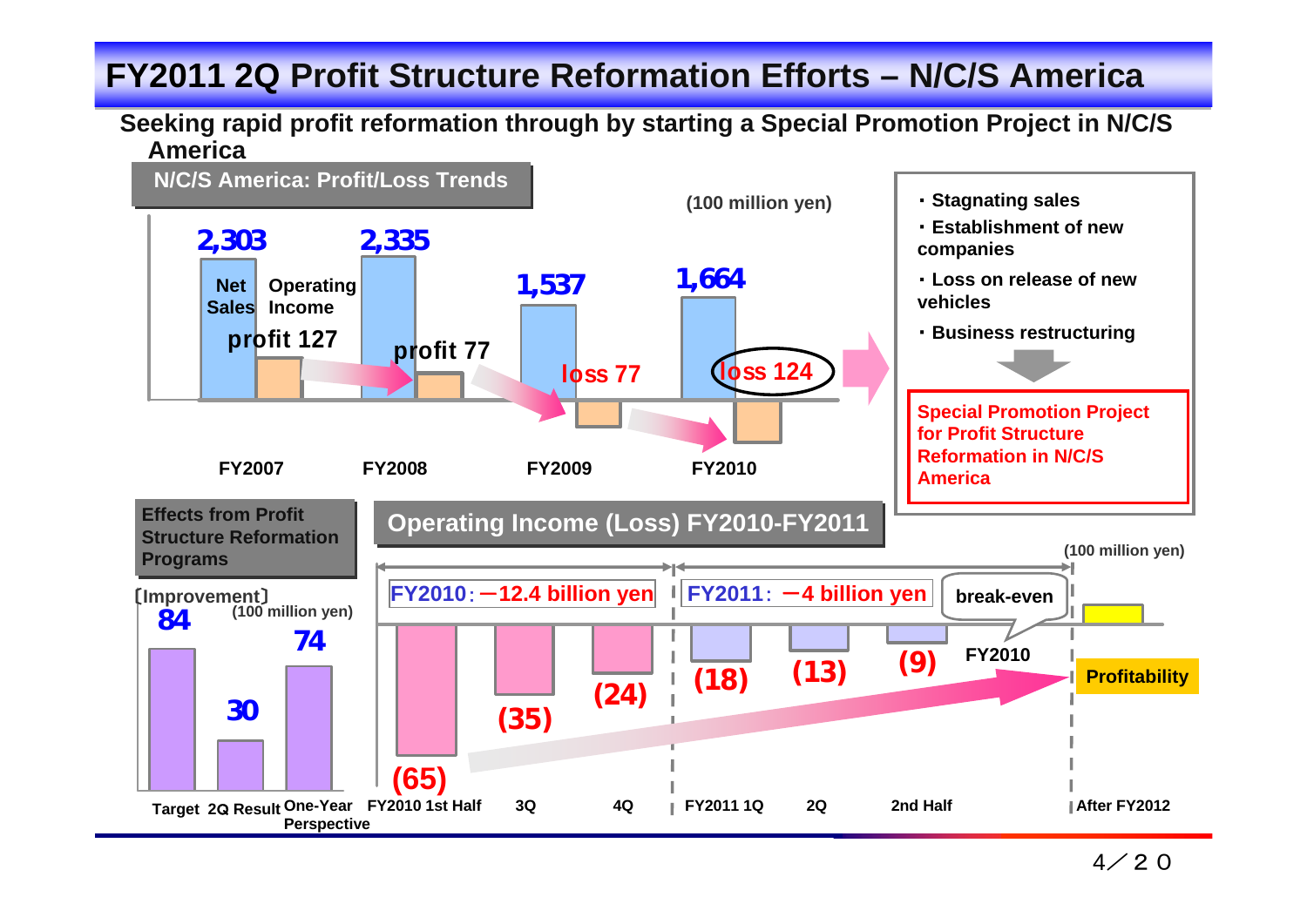

# ◇**FY2011 Second Quarter Financial Results**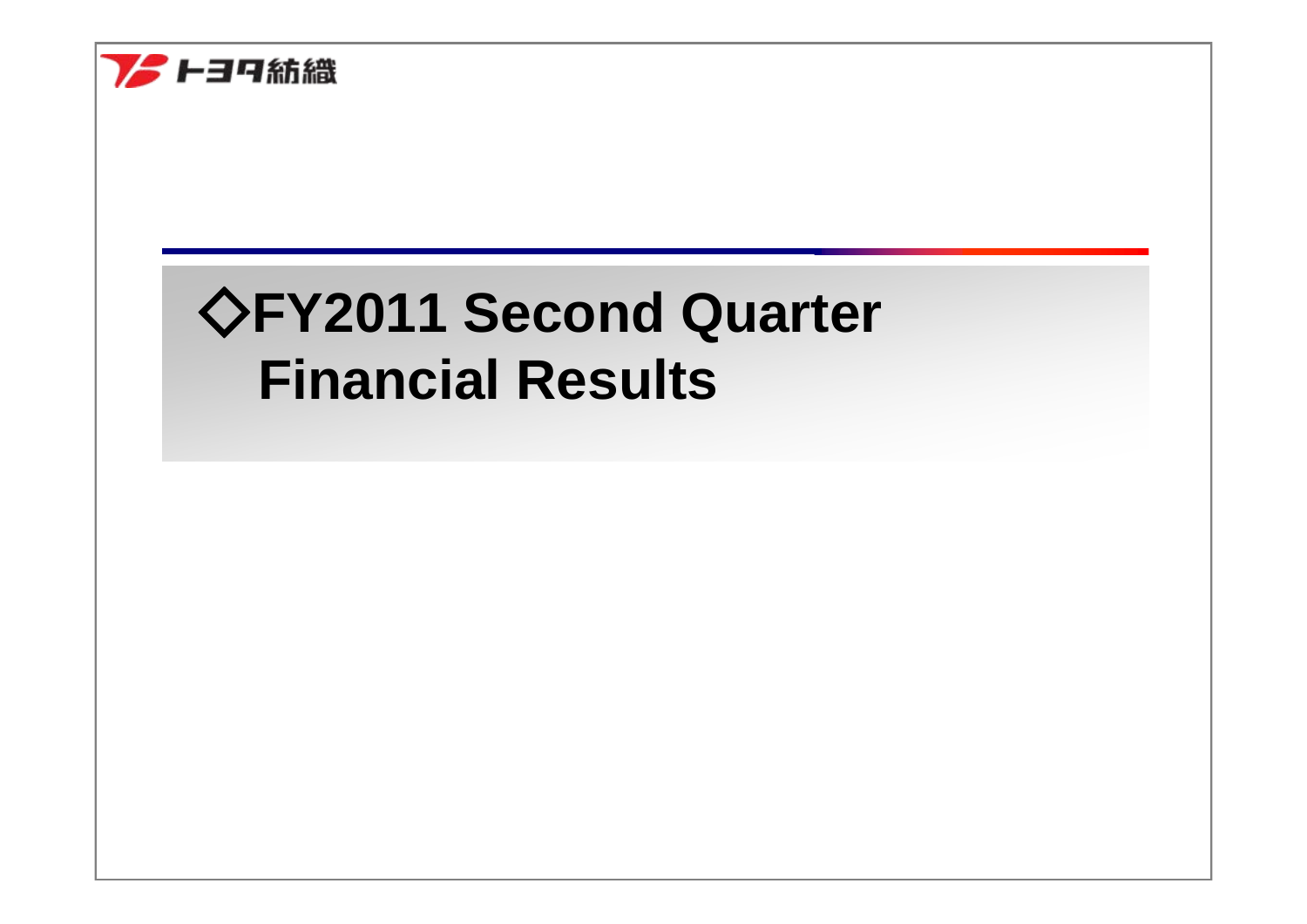#### **FY2011 2Q Financial Results FY2011 2Q Financial Results**

Losses turned into profits as the results of increased production, increased income and profit structure reformation activities.

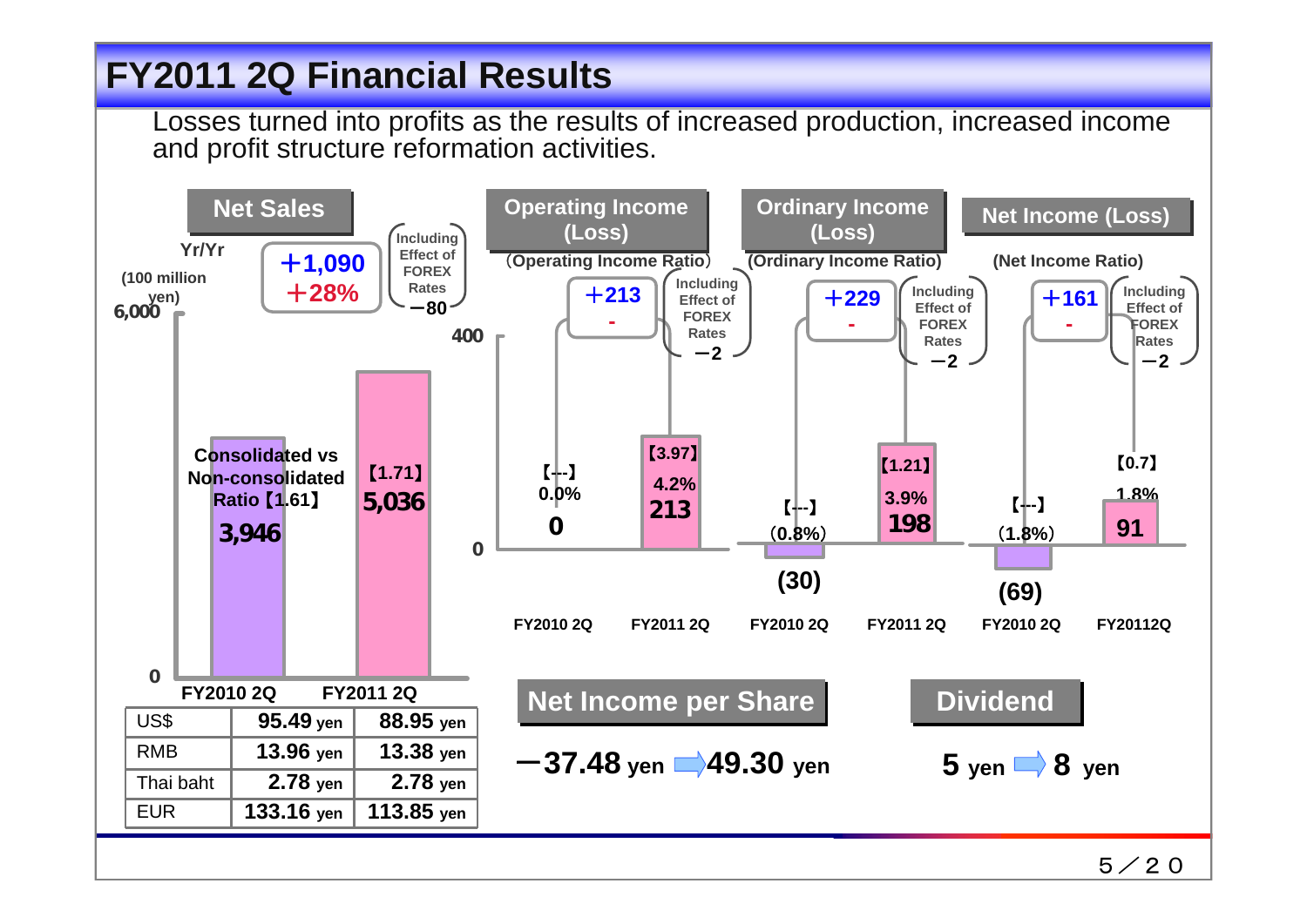#### **FY2011 2Q Financial Results FY2011 2Q Financial Results**

Net Sales and Operating Income increased compared to the same period of the previous year.

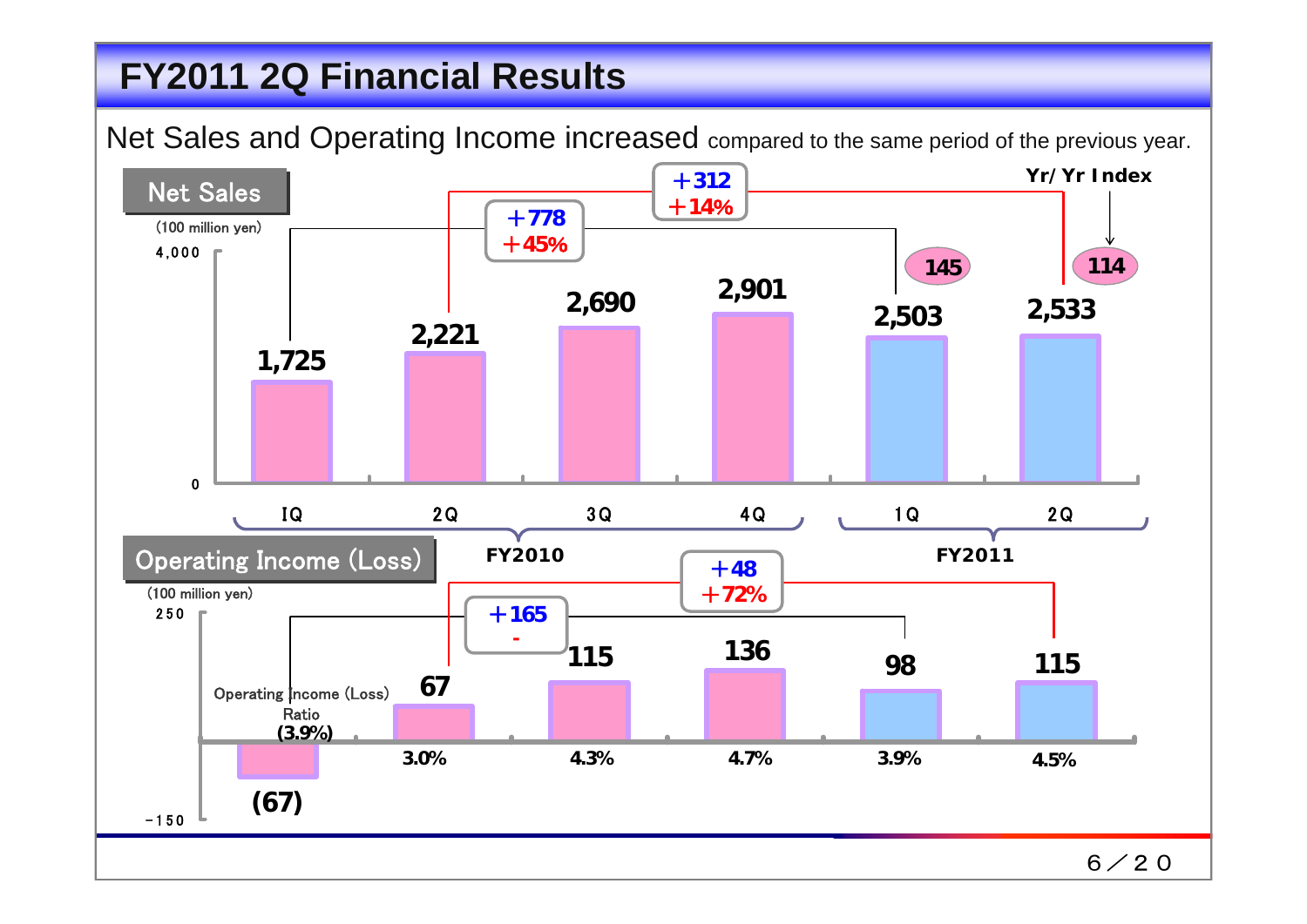### **FY2011 2Q Unit Sales by Region FY2011 2Q Unit Sales by Region**

Due to market recovery, unit sales increased in all regions and categories.

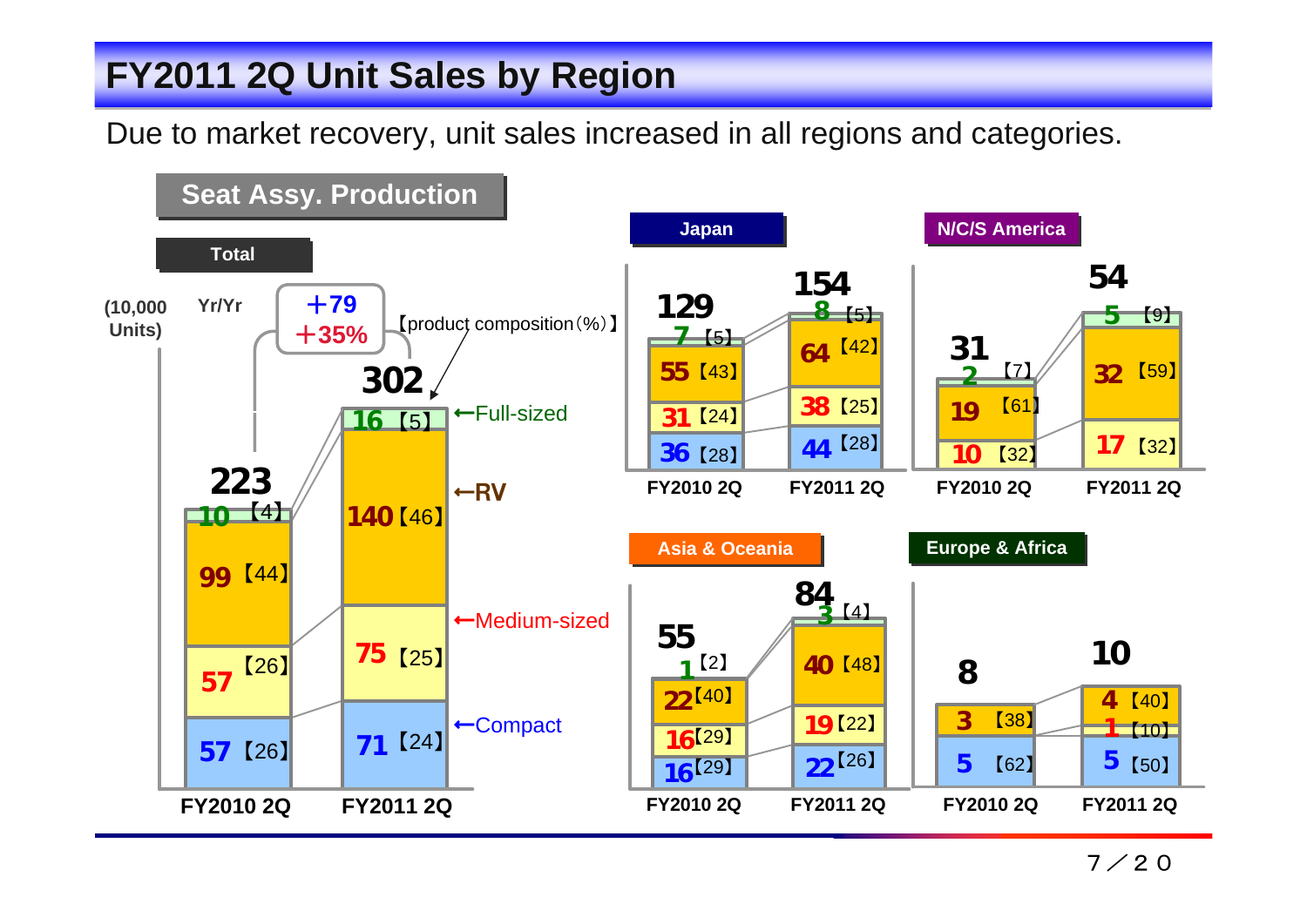# **FY2011 2Q Net Sales and Operating Income by Region (1) FY2011 2Q Net Sales and Operating Income by Region (1)**



・Operating Income turned positive as the results of increased production, increased income and the Profit Structure Reformation Activities.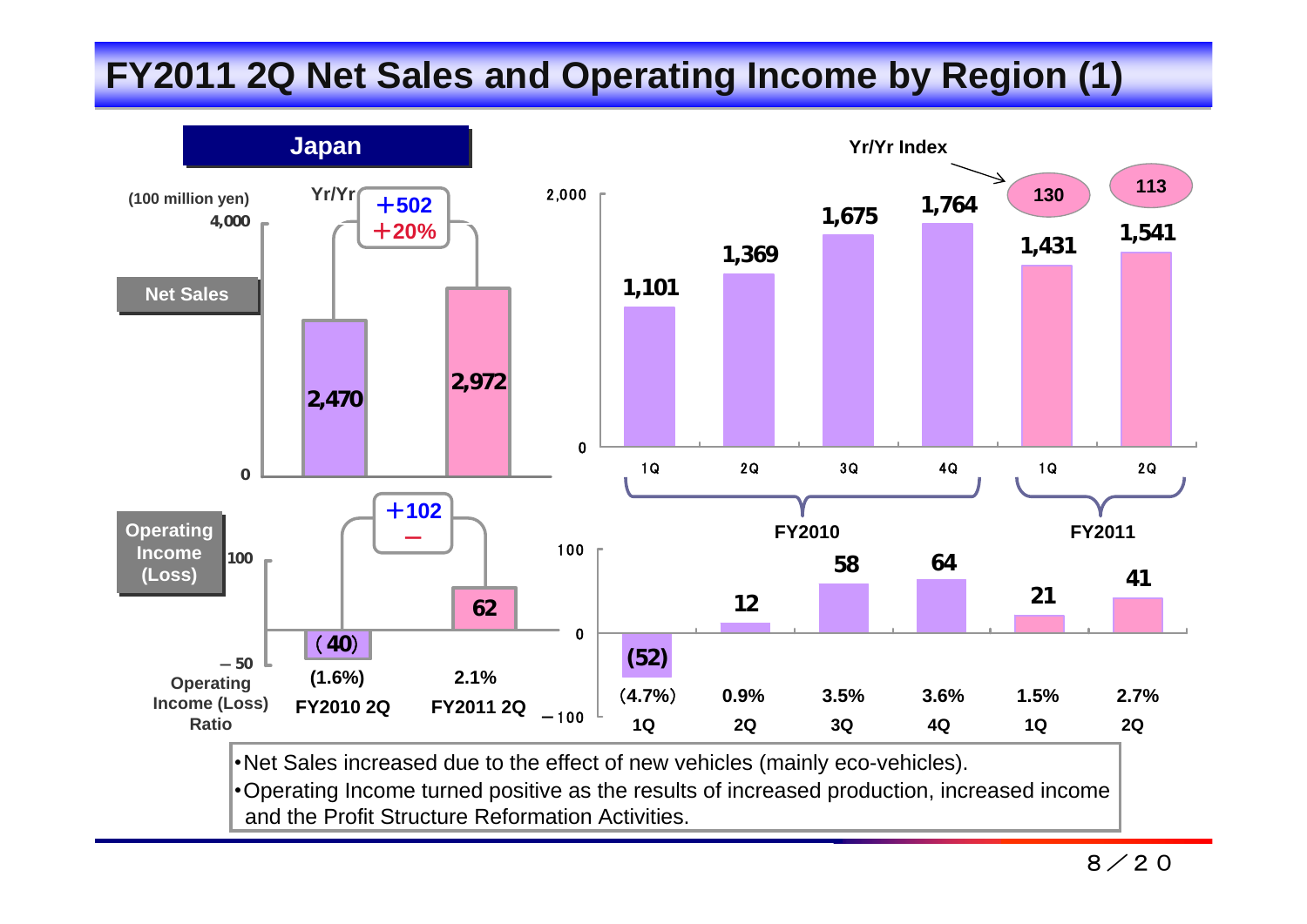# **FY2011 2Q Net Sales and Operating Income by Region (2) FY2011 2Q Net Sales and Operating Income by Region (2)**

**N/C/S America N/C/S America**



and the Special Promotion Project for Profit Structure Reformation.

・Steady reduction in losses in each period gradually improved company profitability.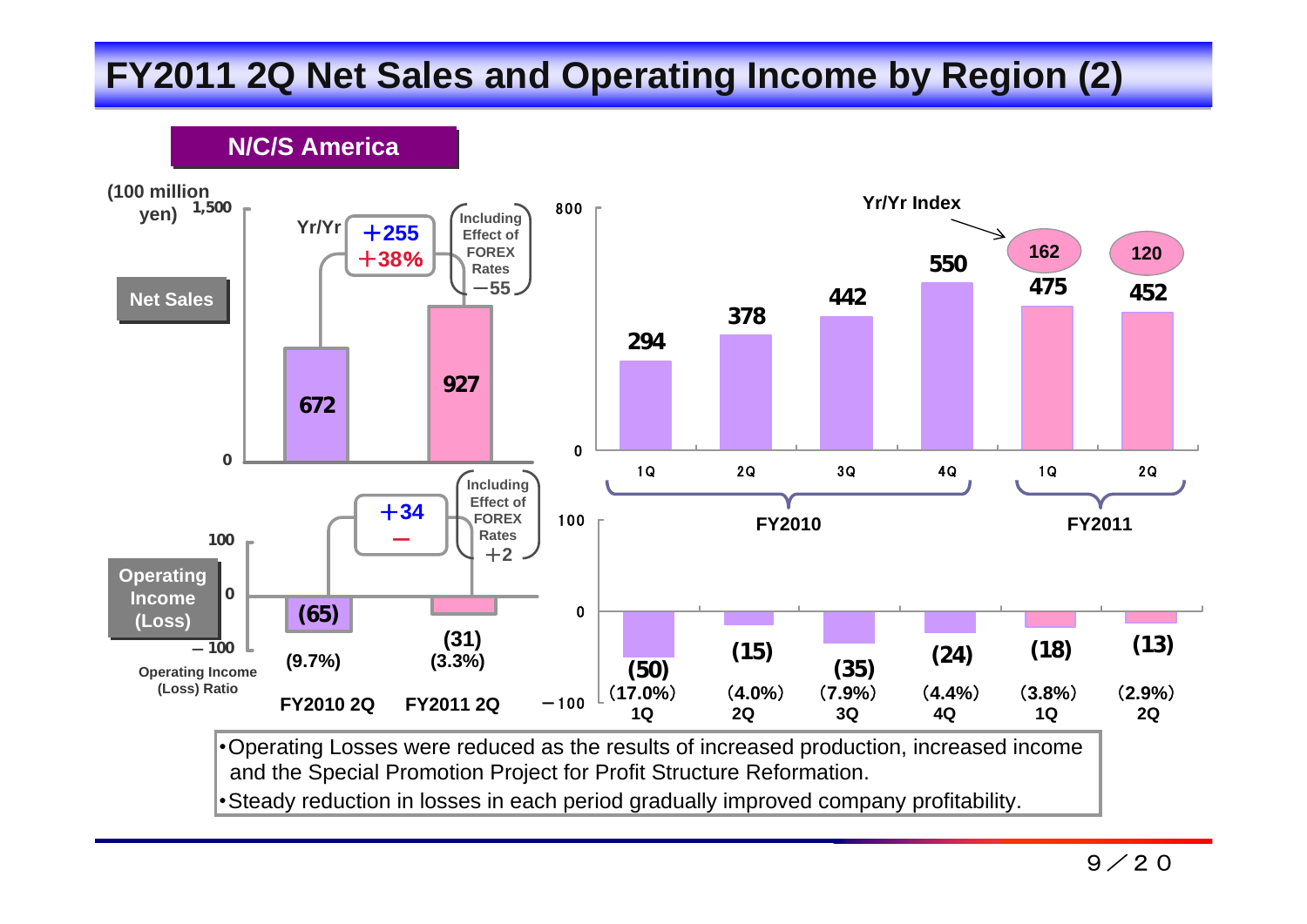# **FY2011 2Q Net Sales and Operating Income by Region (3) FY2011 2Q Net Sales and Operating Income by Region (3)**



・Net Sales increased due to the effect of new vehicles (Highlander in Guangzhou, China; RAV4 in Tianjin, China) and to the increased production in the ASEAN region.

・Profits rose significantly due to the dramatic increases in production and income.

・Operating Income has approximately doubled when compared to the same period of the previous year.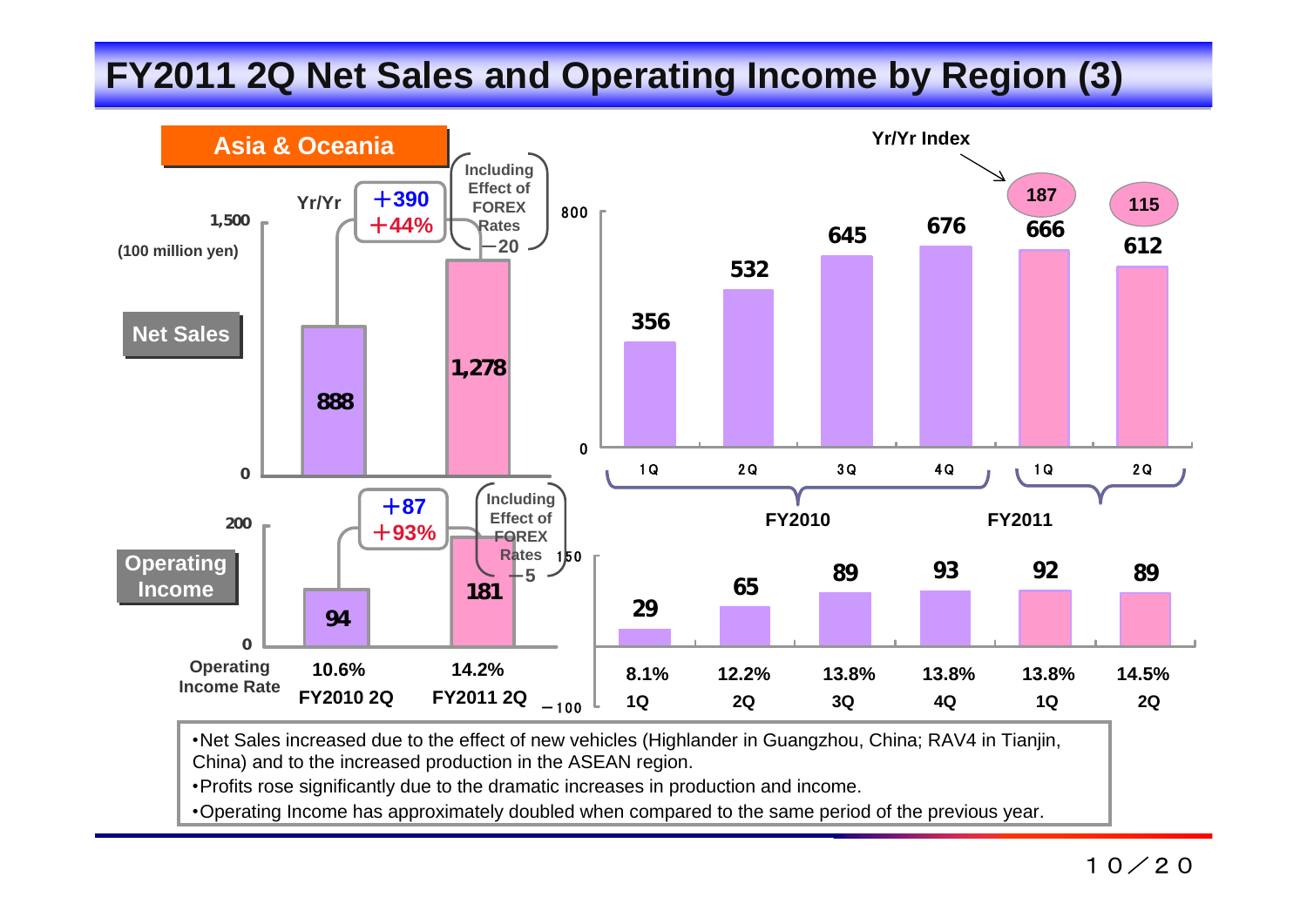# **FY2011 2Q Net Sales and Operating Income by Region (4) FY2011 2Q Net Sales and Operating Income by Region (4)**

**Europe & Africa Europe & Africa**



・Net Sales remained flat due to decreases in Corolla Verso in Turkey despite an increase in the IMV in South Africa.

・Losses increased due to increases in production preparation costs for new products at new subsidiaries.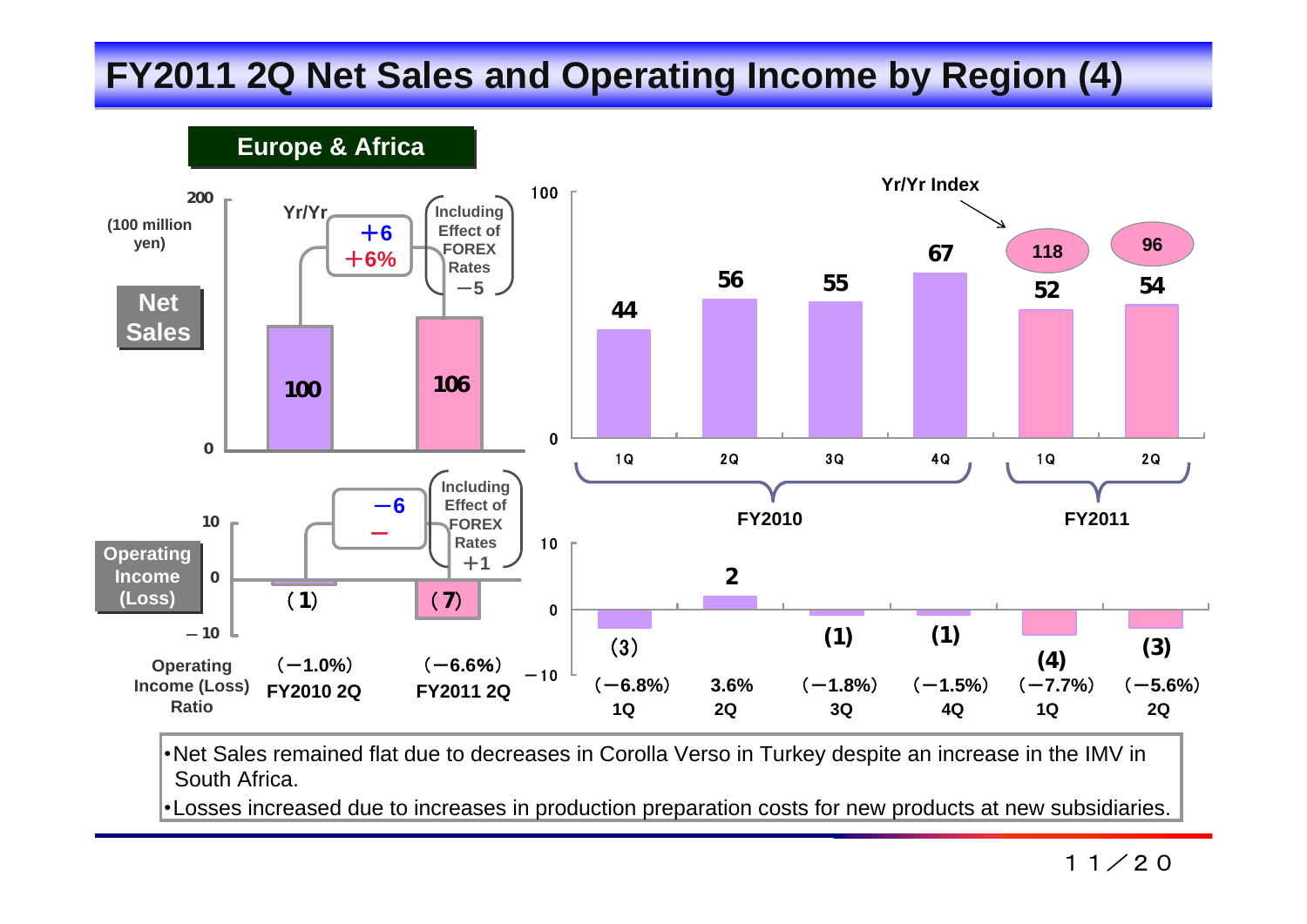### **FY2011 2Q Ordinary Income Increase/Decrease Analysis FY2011 2Q Ordinary Income Increase/Decrease Analysis**

Losses turned to profits as the results of increased production, increased income and the Profit Structure Reformation Activities.

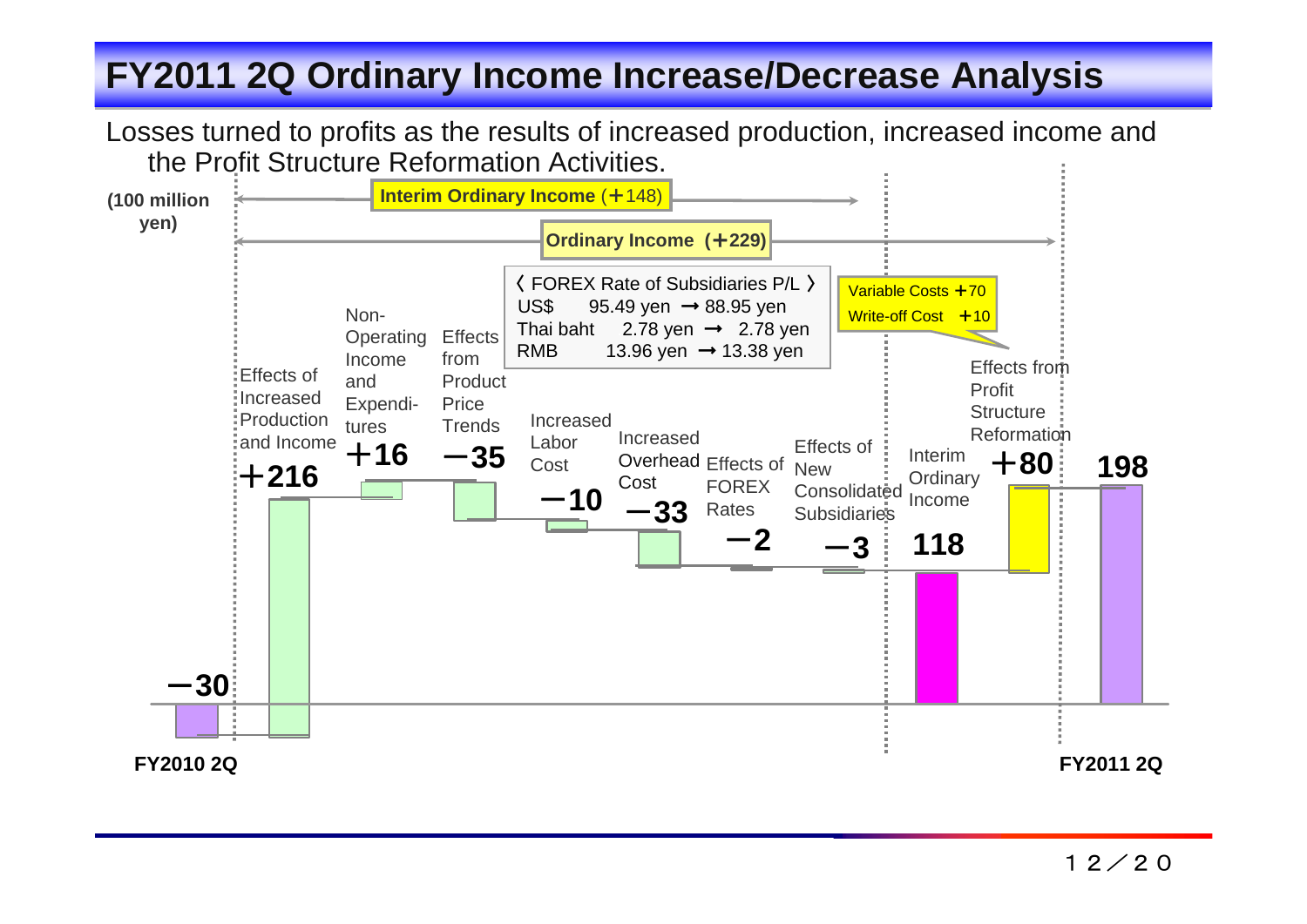

# ◇**FY2011 Financial Forecasts**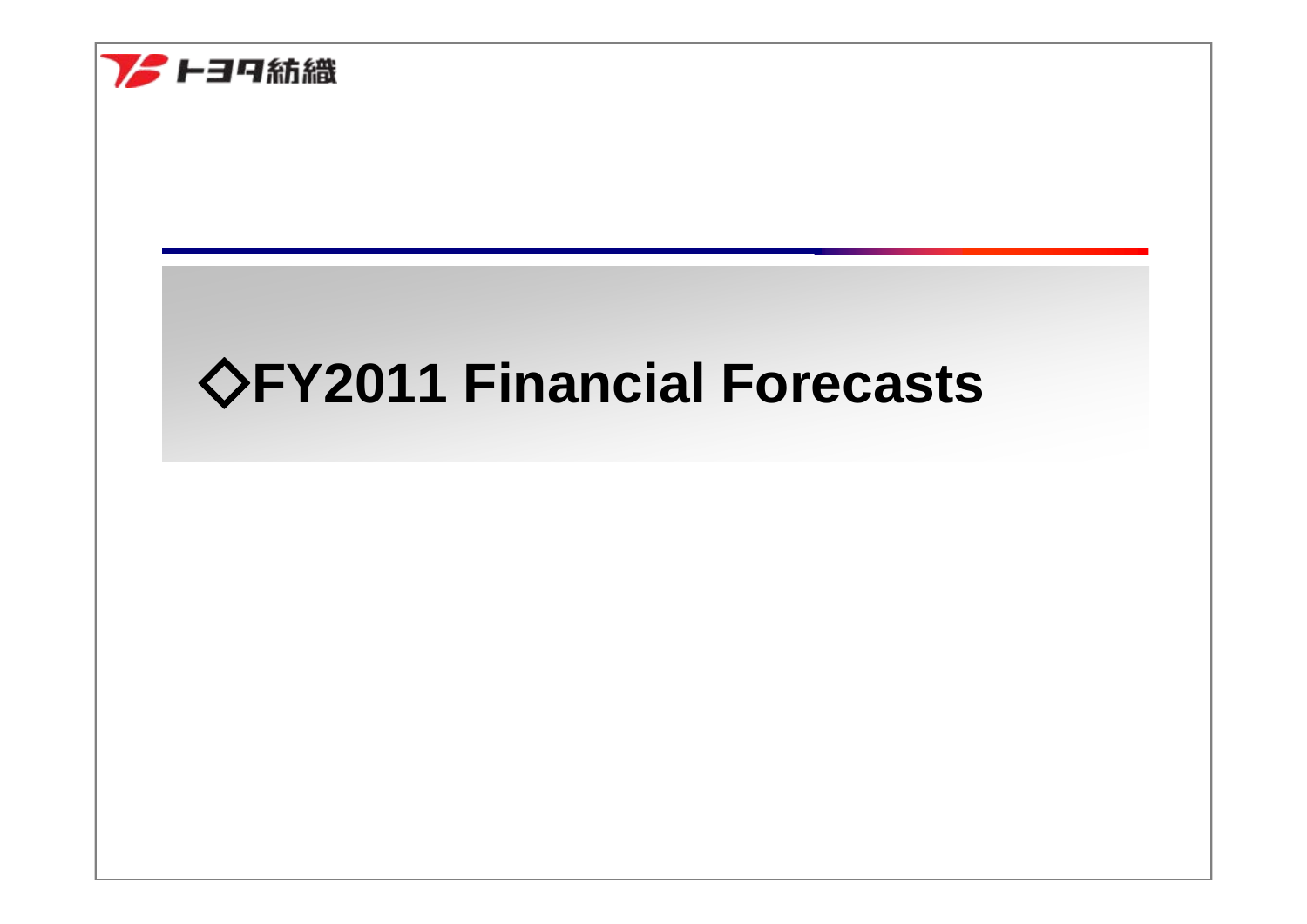#### **FY2011 Financial Forecasts FY2011 Financial Forecasts**

Profits will increase as the results of the continued Profit Structure Reformation Activities, despite the flat net sales from exchange rates effects.

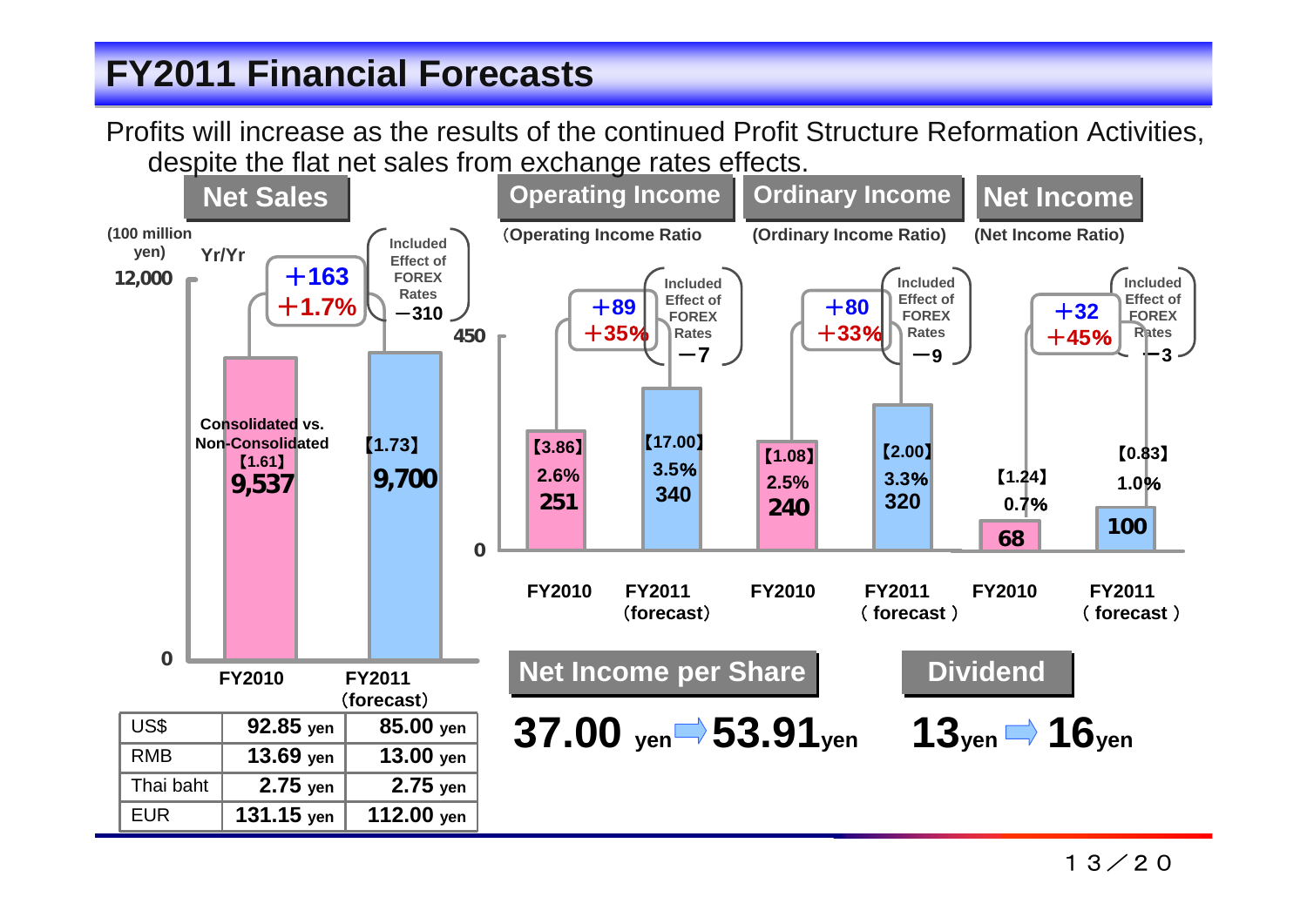#### **FY2011 Unit Sales by Region FY2011 Unit Sales by Region**

Unit sales will increase in all regions other than Japan that is expected to result in a small decrease in production and undesirable product composition.

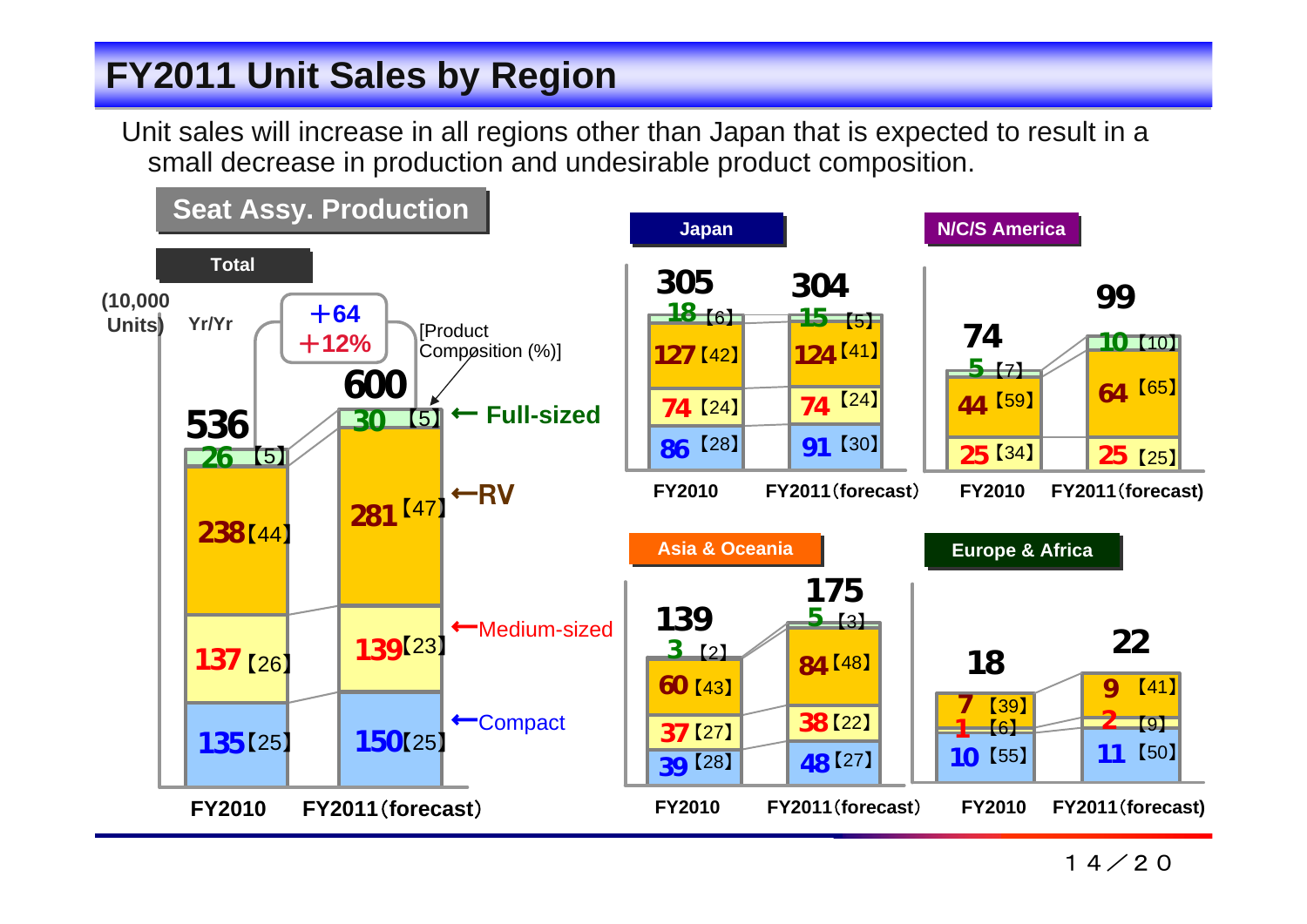## **FY2011 Regional Net Sales and Operating Income (1) FY2011 Regional Net Sales and Operating Income (1)**



・Operating Incomes will be reduced due to decreases in the unit sales and worsening product composition, despite the continued profit structure reformation.

・Losses are expected for the second half.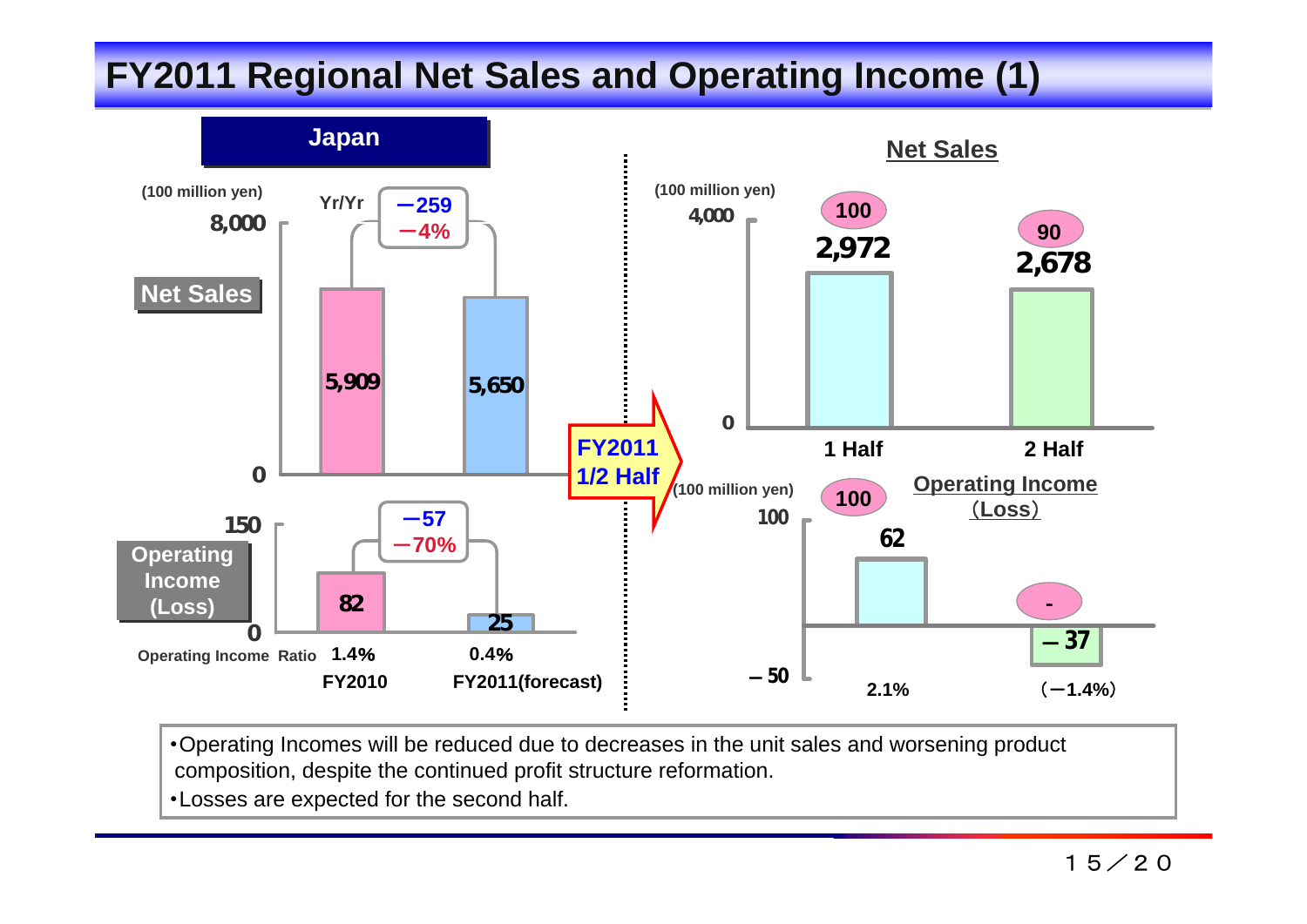# **FY2011 Regional Net Sales and Operating Income (2) FY2011 Regional Net Sales and Operating Income (2)**



・Net Sales will decrease when compared to FY2010, due to the effect of exchange rates.

Operating Losses will be reduced as the results of decreases in production preparation costs for new products and the Special Promotion Project for Profit Structure Reformation.

・In the second half, Operating Losses will be reduced when compared to the first half due to ripple effects of profit structure reformation, despite a decrease in Net Sales.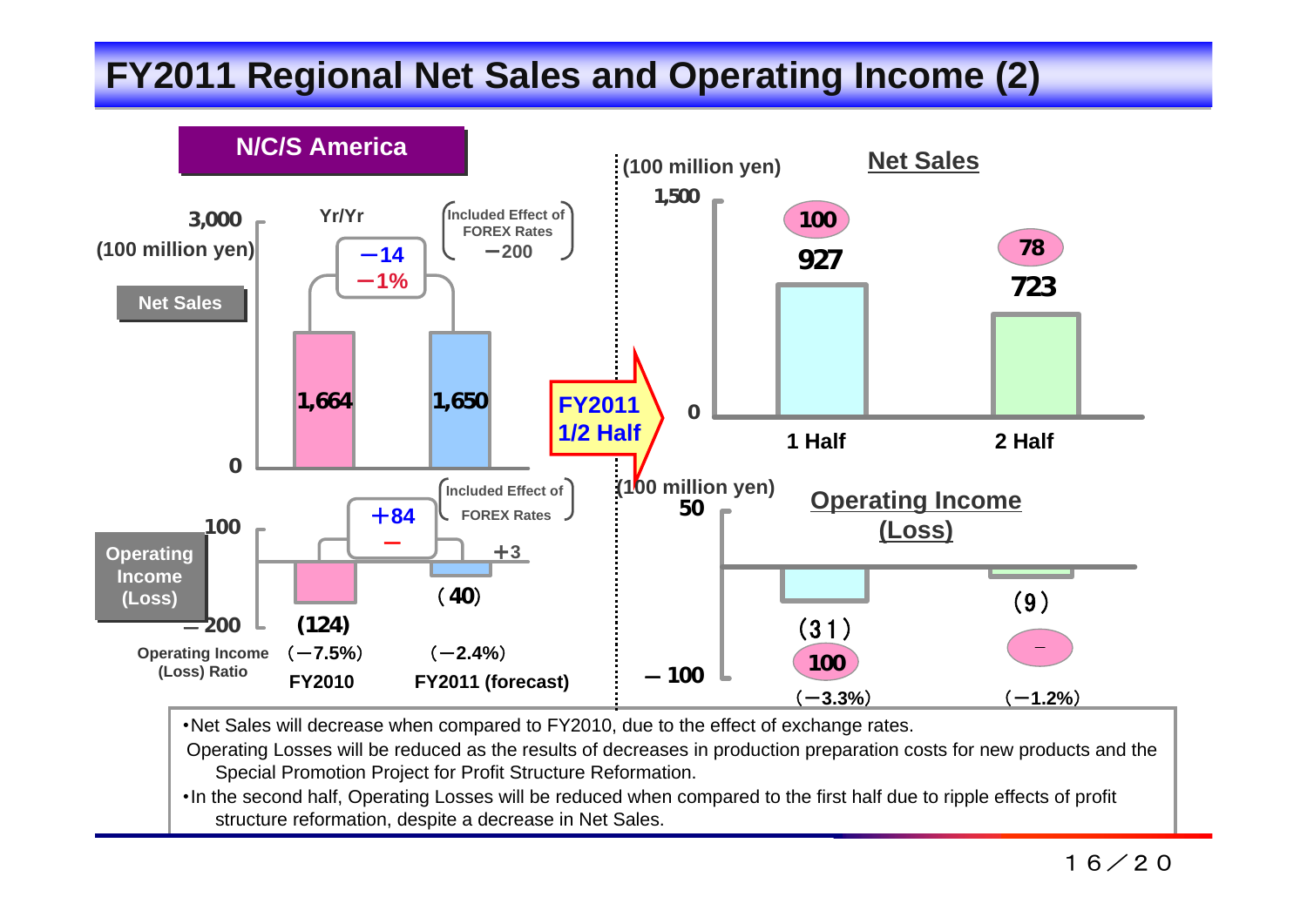# **FY2011 Regional Net Sales and Operating Income (3)**



・Steady increase in the unit sales

・Both Net Sales and Operating Income will rise despite decreased profits due to the effect of exchange rates.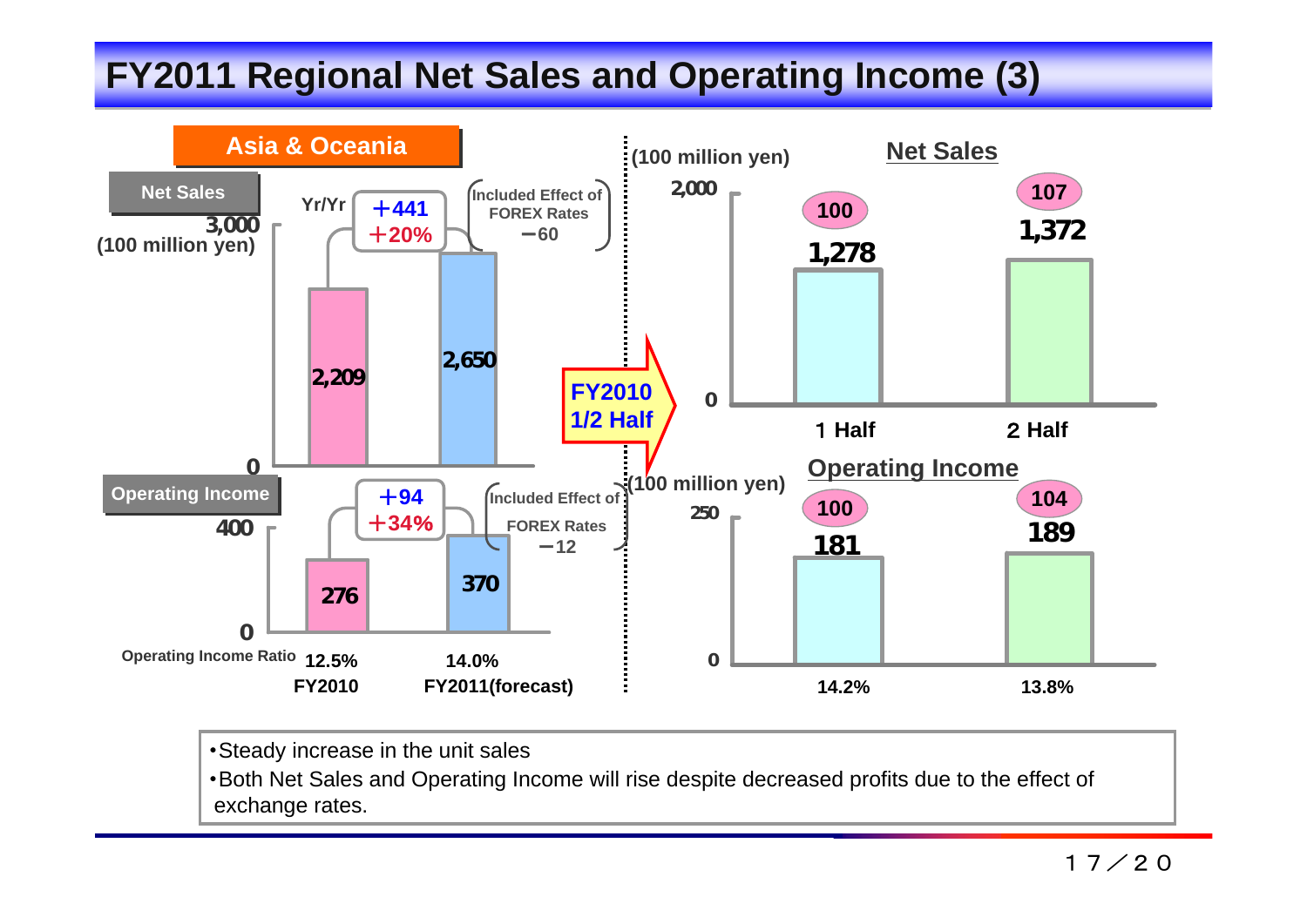# **FY2011 Regional Net Sales and Operating Income (4) FY2011 Regional Net Sales and Operating Income (4)**



・Decrease in Net Sales due to the effect of exchange rates

・Operating Loss will increase due to rises in production preparation costs for the next period Yaris at TB Somain and TBAI Poland.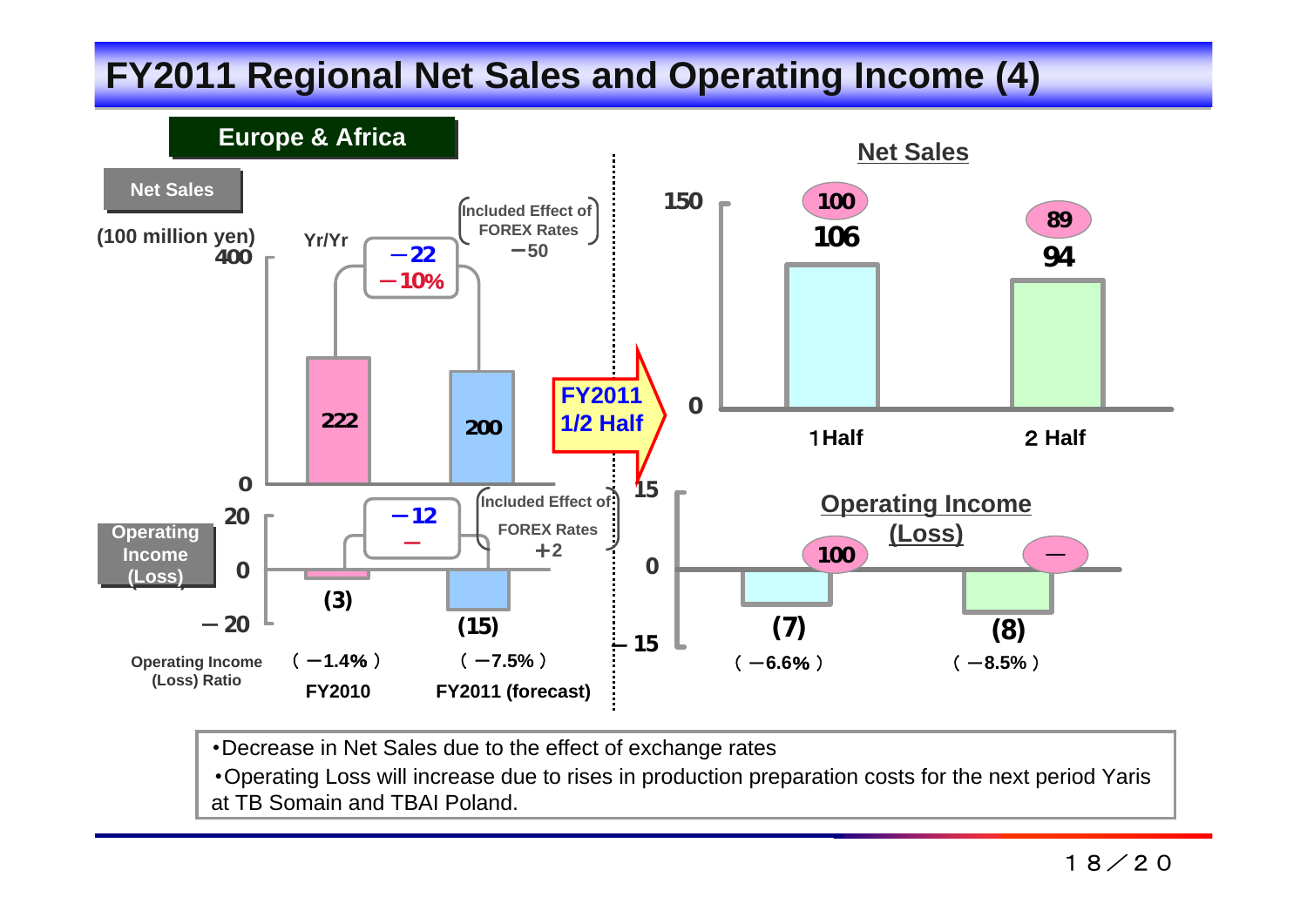### **FY2011 Ordinary Income Analysis FY2011 Ordinary Income Analysis**

Although a significant decrease is expected in the course of events, profits will increase due to continued profit structure reformation.



19/20